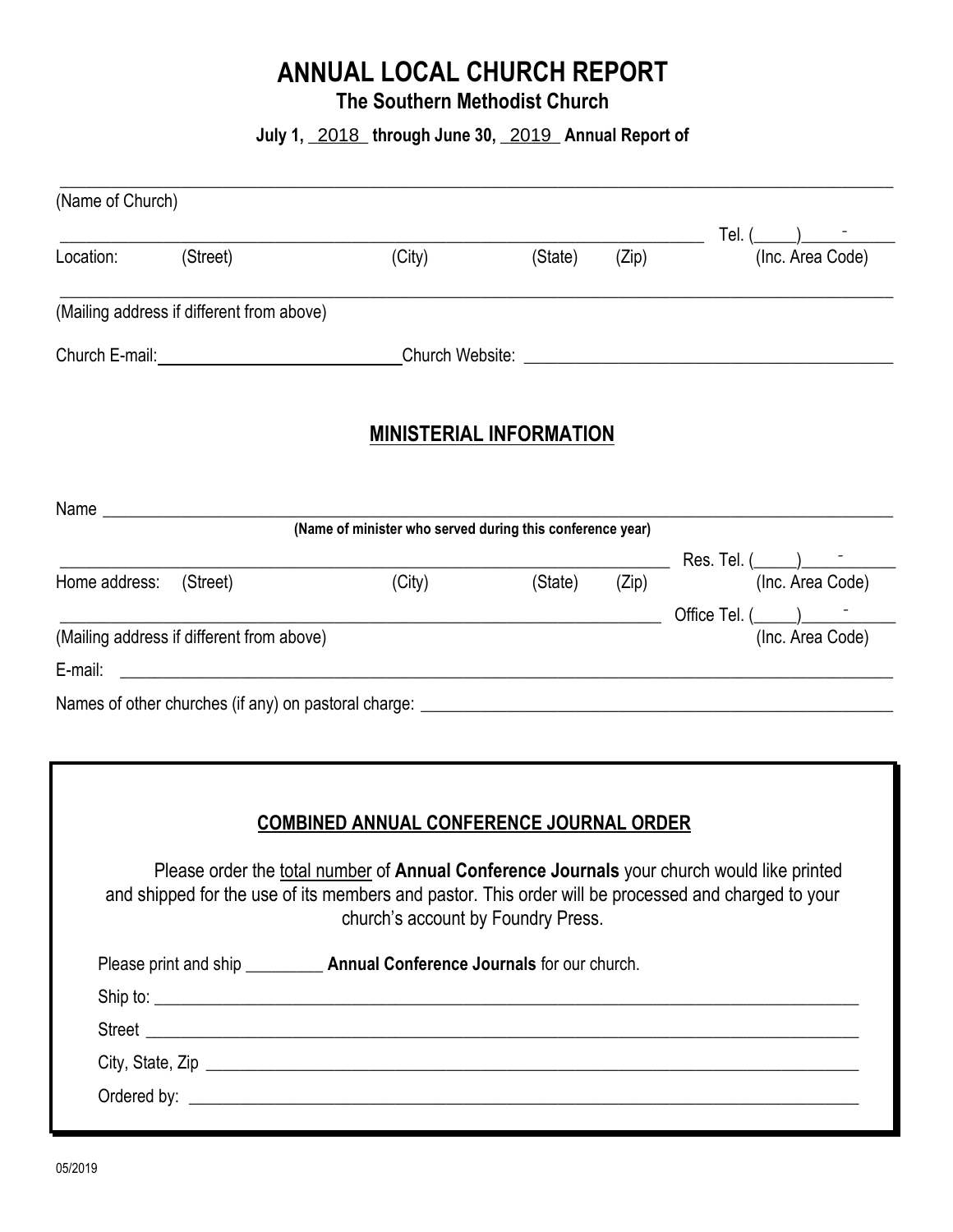## **ANNUAL LOCAL CHURCH REPORT**

**The Southern Methodist Church** 

**July 1, \_\_\_\_\_\_\_ through June 30, \_\_\_\_\_\_\_ Annual Report**  2018 2019

#### **INSTRUCTIONS**

- 1. Prepare this report using the Compilation Report form. All items numbered on this annual report form correspond to the numbers on the **Quarterly Compilation Report Form**.
- 2. Prepare a separate report for each organized church on the charge.
- 3. Print 2 copies;1 copy for church files; 1 copy for minister's files.

4. Click on the "Submit" button to email copies to your Vice President, the Ministries Office, and Foundry Press.<br>5. Place a zero in any space for which you have no figure.

5. **Place a zero in any space for which you have no figure**.

6. Use caution in preparing the report.

7. Any questions in filling out the form please call the Southern Methodist Ministries Office at (803) 536-1378.

#### **CHRISTIAN LIFE AND WORK**

| 1.     | Total Active & Inactive Members at Close of Last Year (Item 4 of Last Year's Report) |                |
|--------|--------------------------------------------------------------------------------------|----------------|
| 2a.    | Members Gained by Confession of Faith                                                |                |
| 2b.    | Members Gained by Transfer from a Southern Methodist Church                          |                |
| 2c.    | Members Gained by Membership from Other Denominations                                |                |
| 2d.    | Total Members Gained This Year (Add items 2a, 2b & 2c)                               | 0              |
| За.    | Members Lost by Death                                                                |                |
| $3b$ . | Members Lost by Transfer to Another Southern Methodist Church                        |                |
| Зc.    | Members Lost by Membership to Other Denominations                                    |                |
| 3d.    | Members Lost by Withdrawal                                                           |                |
| 3e.    | Total Members Lost (Add Items 3a, 3b, 3c & 3d)                                       | 0              |
| 4.     | Present Active & Inactive Membership (Item 1 plus item 2d less item 3e)              | O              |
| 5a.    | Conversions Through Ministries within the Church Plant (Sunday School, League, etc.) |                |
| 5b.    | Conversions Through Other Ministries Outside the Church Plant (Jail, Missions, etc.) |                |
| 5c.    | Conversions Reported by Individuals (Visitation, Personal Witness, etc.)             |                |
| 5d.    | Total Conversions (Add 5a, 5b, & 5c)                                                 |                |
| 6а.    | Number of Infants Baptized (under 2 years old)                                       |                |
| 6b.    | Number of Children Baptized                                                          |                |
| 6c.    | Number of Adults Baptized (18 years and older)                                       |                |
| 6d.    | <b>Total Number Baptized</b>                                                         | O              |
| 7.     | Average Attendance at Sunday Morning Worship Service                                 |                |
| 8.     | Average Attendance at Sunday Evening Worship Service                                 |                |
| 9.     | Average Attendance at Mid-Week Prayer Service                                        |                |
| 10.    | Average Attendance at Sunday School                                                  |                |
| 11a.   | Number of Children Enrolled in Sunday School                                         |                |
| 11b.   | Number of Youth Enrolled in Sunday School                                            |                |
| 11c.   | Number of Adults Enrolled in Sunday School                                           |                |
| 11d.   | <b>Total Enrollment in Sunday School</b>                                             | $\overline{0}$ |
| 12.    | Enrolled in Vacation Bible School                                                    |                |
| 13.    | <b>Total Enrollment in Epworth League</b>                                            |                |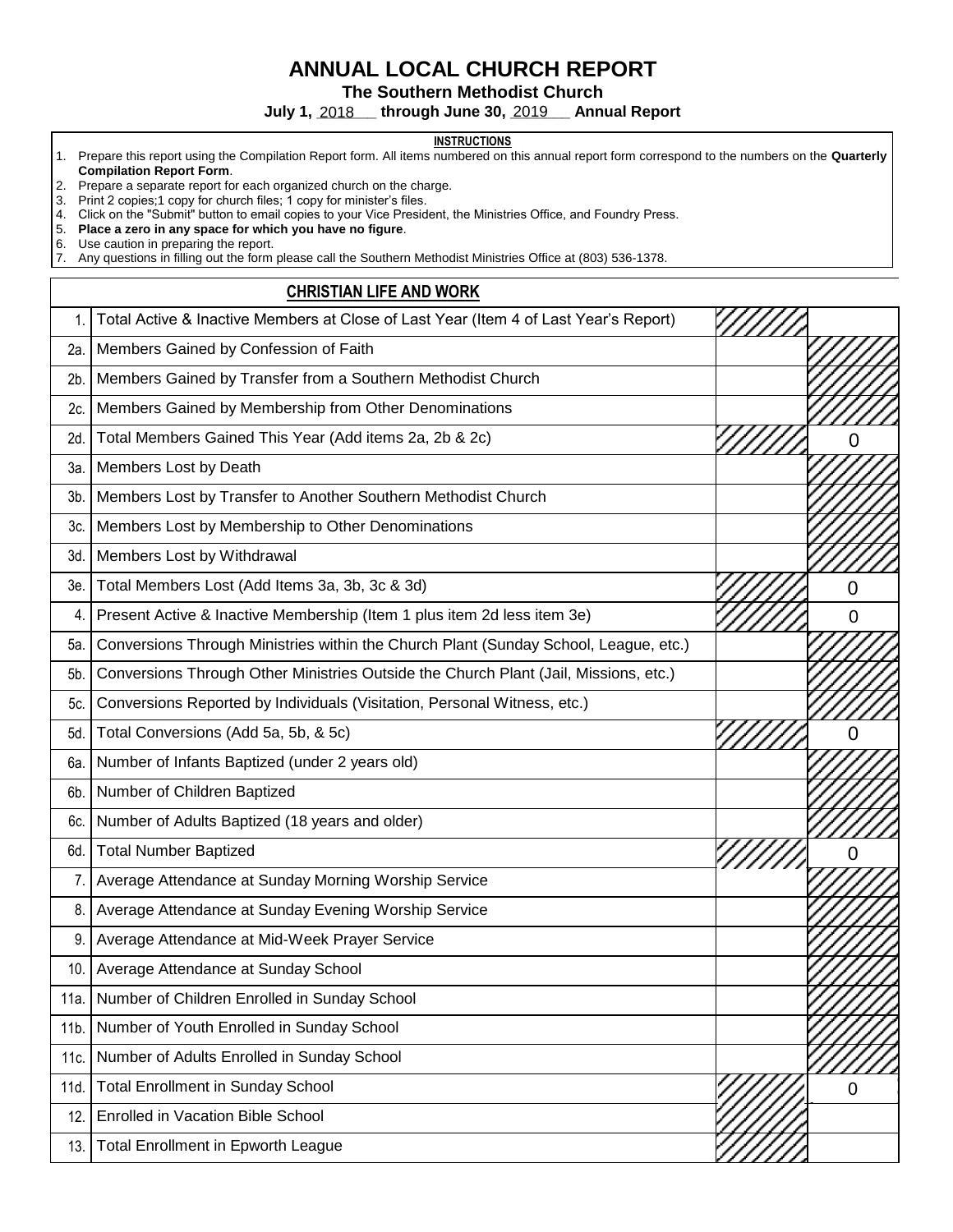| 14. | Enrolled in Cartwright Men's Fellowship                                               |            |   |                |
|-----|---------------------------------------------------------------------------------------|------------|---|----------------|
| 15. | <b>Total Enrollment in Missionary Societies</b>                                       |            |   |                |
| 16. | Number Attending Southern Methodist College                                           |            |   |                |
| 17. | Number of Southern Methodist Subscriptions                                            |            |   |                |
|     | <b>FINANCES</b>                                                                       |            |   |                |
|     | <b>Local Giving</b>                                                                   |            |   |                |
| 18. | Contributions to Southern Methodist College                                           |            |   |                |
| 19. | Contributions to Southern Methodist Foreign Missions                                  |            |   |                |
| 20. | Contributions to General Conference Home Missions and Evangelism                      |            |   |                |
| 21. | Contributions to Other Missionary Projects (Orphanages, etc.)                         |            |   |                |
| 22. | Total (Add Items 18, 19, 20 & 21)                                                     |            |   | ი              |
|     | <b>Local Income</b>                                                                   |            |   |                |
| 23. | Received for Local Operations and Ministries                                          |            |   |                |
|     | <b>Local Expenditures</b>                                                             |            |   |                |
| 24. | Minister's Salary (Excluding Housing Allowance and Benefits)                          |            |   |                |
| 25. | Minister's Housing Allowance (Only If Parsonage Not Provided)                         |            |   |                |
| 26. | Fringe Benefits (Insurance, Utilities, Travel, etc.)                                  |            |   |                |
| 27. | Total Support of Minister (Add Items 24, 25 & 26)                                     |            |   | 0              |
| 28. | Paid on Buildings and Improvements (Church Plant, Parsonage and other)                |            |   |                |
| 29. | Paid to Southern Methodist Retirement Program (Church Contribution - 6%)              |            |   |                |
| 30. | Paid to Conference Askings<br><b>Askings Percentage</b>                               | <b>NaN</b> |   |                |
| 31. | Miscellaneous Expenditures (All Other Expenses)                                       |            |   |                |
| 32. | Total for Building, Retirement, Askings and Misc. Expense (Add Items 28, 29, 30 & 31) |            |   |                |
| 33. | Total Local Expenditures (Add Items 27 & 32)                                          |            | v | <i>VIIIII.</i> |
|     | <b>LOCAL CHURCH PROPERTY</b>                                                          |            |   |                |
| 34. | Value of Church Plant                                                                 |            |   |                |
| 35. | Value of Parsonage<br>□ Check If No Parsonage                                         |            |   |                |
| 36. | Value of Other Local Church Property<br>□ Check If No Additional Property             |            |   |                |
| 37. | Total Value of Local Church Property (Add Items 34,35 & 36)                           |            |   | $\overline{0}$ |
| 38. | Total Indebtedness on Local Church Property                                           |            |   |                |
| 39. | Total Insurance Coverage on Church Properties (All Property)                          |            |   |                |
| 40. | Total Insurance Premium on Church Properties (All Property)                           |            |   |                |
|     | Submitted by:                                                                         |            |   |                |

#### **Local Church Conference Secretary:** \_\_\_\_\_\_\_\_\_\_\_\_\_\_\_\_\_\_\_\_\_\_\_\_\_\_\_\_\_\_\_\_\_\_\_\_\_\_\_\_\_\_\_\_\_\_\_\_\_\_\_\_\_\_\_\_

#### **Pastor: \_\_\_\_\_\_\_\_\_\_\_\_\_\_\_\_\_\_\_\_\_\_\_\_\_\_\_\_\_\_\_\_\_\_\_\_\_\_\_\_\_\_\_\_\_\_\_\_\_\_\_\_\_\_\_\_\_\_\_\_\_\_\_\_\_\_\_\_\_\_\_\_\_\_\_\_\_\_\_\_\_\_\_\_\_\_\_\_\_\_**

*Askings shall be defined as a method for funding the operation of the General Conference based on a tithe (10%) of the total income that is given for local operational use in the church. Some examples of local operational use include any support for the pastor, utilities, maintenance and repairs of facilities, church supplies, literature, books, etc. Funds given for Southern Methodist College, any foreign or home missions, or any other entity whereby the local church only forwards funds to the designated entity, shall be exempt from Askings.* 

 *Auxiliaries of The Southern Methodist Church (Woman's Missionary Society, Cartwright Men's Fellowship and Epworth League) are exempt from Askings*.